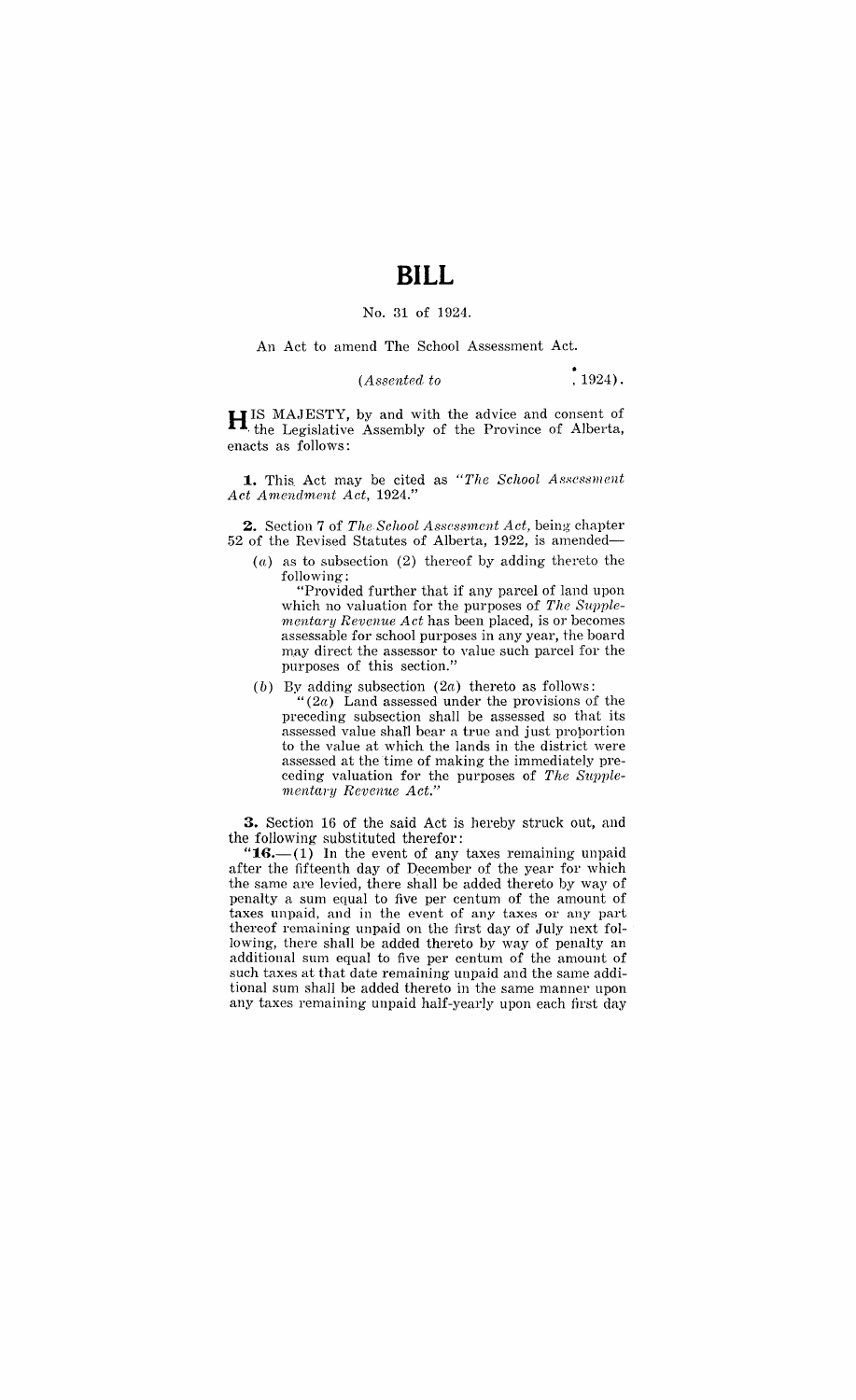of July and sixteenth day of December following; and such amount or amounts so added shall form a part of the taxes which by the next preceding section are created a special lien upon the land.

"(2) Nothing in this section contained shall be construed to extend the time for payment of the said taxes nor in any way to impair the right of distress or any other remedy providetl by this Act for the collection of the said taxes.

" (3) Where a penalty of five per centum is added under the provisions of this section, it shall be five per centum of the arrears of taxes and of the penalties, if any, already added." The contract of the contract of the contract of the contract of the contract of the contract of the contract of the contract of the contract of the contract of the contract of the contract of the contract of the co

**4.** Section 41 of the said Act is amended as to subsection (1) thereof by striking out the words "by any person assessed" where they occur therein, and substituting therefor the words "by any resident of the district assessed."

**5.** Section 42 of the said Act is amended-

(a) by striking out subsection (3) thereof, and substituting therefor the following:

"(3) In the event of any taxes remaining unpaid after the fifteenth day of December of the year for which the same are levied there shall be added thereto by way of penalty a sum equal to five per centum of the amount of taxes remaining unpaid, and in the event of any taxes or any part thereof remaining unpaid on the first day of July next following there shall be added thereto by way of penalty an additional sum equal to five per centum of the amount of such taxes at that date remaining unpaid, and the same additional sum shall be added thereto in the same manner upon any taxes remaining unpaid half-yearly upon each first day of July and sixteenth day of December following; and such amount or amounts so added shall form a part of the taxes which by the next preceding section are created a special lien upon the land."

(b) By adding subsections (4) and (5) thereto as follows:

 $(4)$  Nothing in this section contained shall be construed to extend the time for payment of the said taxes, nor in any way to impair the right of distress or any other remedy provided by this Act for the collection of the said taxes.

, "( 5) Where a penalty of five per centum is added under the provisions of this section it shall be five per centum of the arrears of taxes and of the penalties, if any, already added."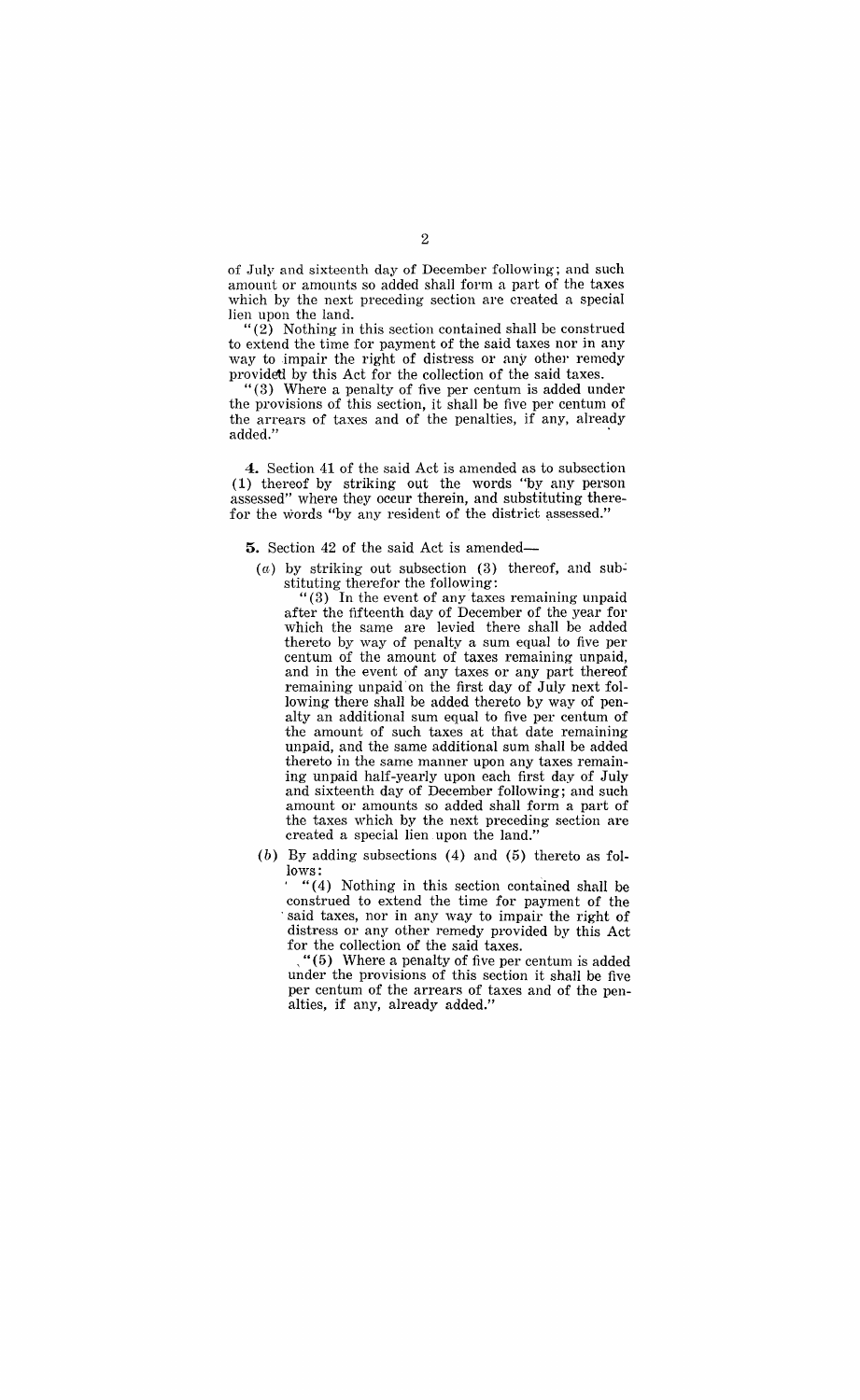**6.** Section 56 of the said Act is hereby struck out, and the following substituted therefor:

**"56.** Subject to the provisions of this Act and of *The School Act.* the property liable to taxation for school purposes in a town district shall be the property which is liable to taxation for municipal purposes, or which would be liable to taxation for municipal purposes if situated within the city or town:

Provided, however, that farm buildings and other farm improvements on unsubdivided farm lands, and live stock and farm implements used and kept on a farm shall be exempt from taxation for school purposes,"

7. This Act shall come into force on